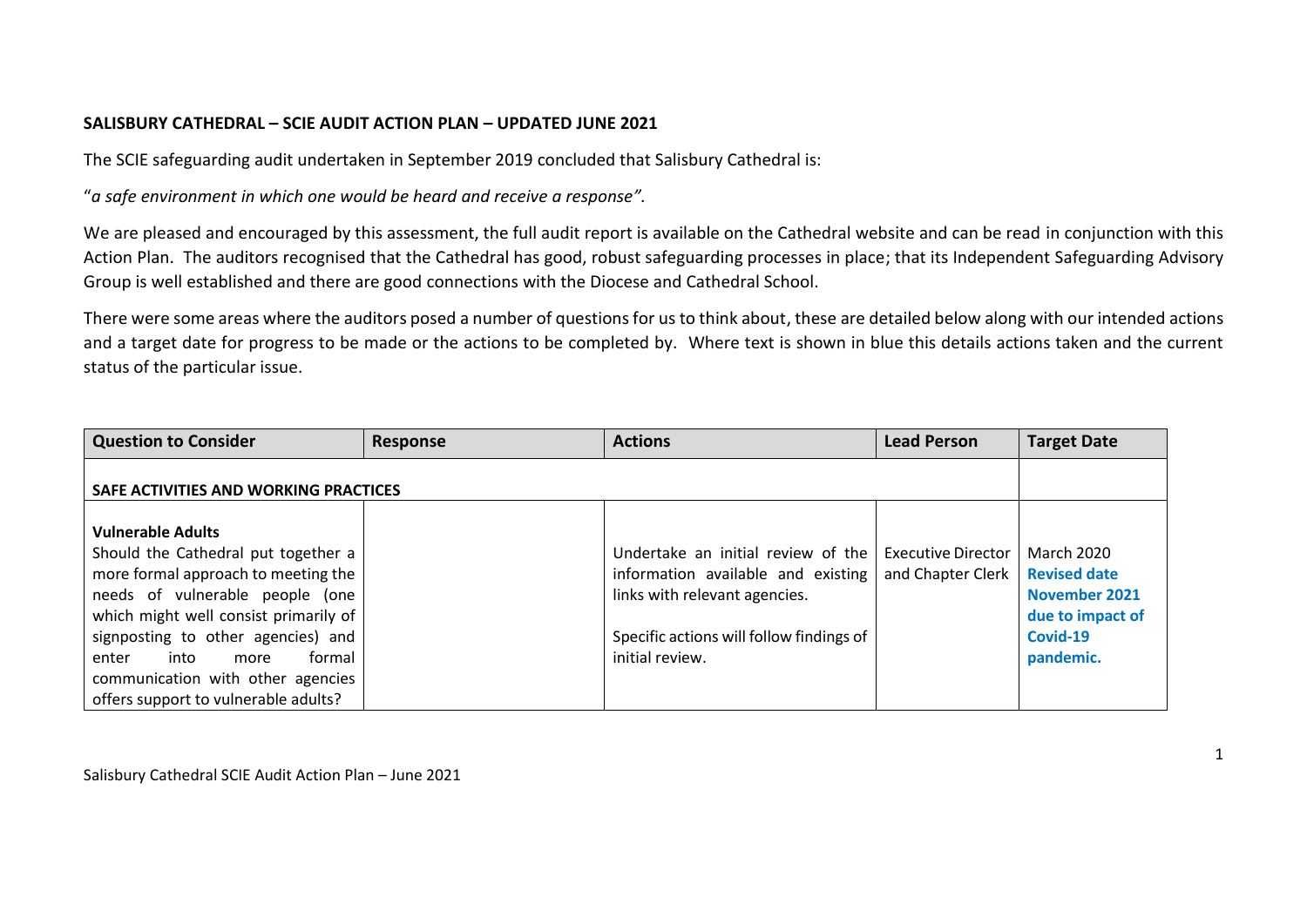| <b>Question to Consider</b>                                                   | <b>Response</b>                                              | <b>Actions</b>                                                                       | <b>Lead Person</b>                             | <b>Target Date</b>           |
|-------------------------------------------------------------------------------|--------------------------------------------------------------|--------------------------------------------------------------------------------------|------------------------------------------------|------------------------------|
| Children                                                                      |                                                              |                                                                                      |                                                |                              |
| Should the Cathedral review the                                               | Child servers are involved in                                | Clarify the range and age of children                                                | <b>Executive Director</b>                      | January 2020                 |
| safeguarding arrangements for all                                             | some services and there is a need                            | involved in Cathedral services and to                                                | and Chapter Clerk                              |                              |
| children (other than those who are                                            | to ensure they are covered by                                | ensure appropriate risk assessments                                                  |                                                |                              |
| the responsibility of their parents                                           | safeguarding arrangements even                               | have been completed and policies                                                     |                                                |                              |
| while in the Cathedral) to make sure<br>that all are safeguarding equally and | if their parents or guardians are<br>also at the service.    | and procedures are in place to<br>ensure their safeguarding.                         |                                                |                              |
| proportionately?                                                              |                                                              |                                                                                      |                                                |                              |
|                                                                               |                                                              | November<br>2019<br><b>Meeting</b><br>held                                           |                                                | <b>COMPLETED</b>             |
|                                                                               |                                                              | Reviewed current processes and                                                       |                                                |                              |
|                                                                               |                                                              | agreed where adjustments need to                                                     |                                                |                              |
|                                                                               |                                                              | be made. Actions implemented.                                                        |                                                |                              |
| <b>Choir</b>                                                                  |                                                              |                                                                                      |                                                |                              |
| Consider how senior roles in the<br>Cathedral could share more publicly       | Chorister<br>Safeguarding<br>The<br>Policy is due for review | the<br>Chorister<br><b>The</b><br>review<br>of<br>Safeguarding Policy will be led by | <b>Executive Director</b><br>and Chapter Clerk | January 2020                 |
| with the School the responsibility for                                        |                                                              | Cathedral staff in collaboration with                                                |                                                | Review completed             |
| keeping safeguarding a live issue as                                          |                                                              | Headmaster<br>School<br>the<br>and                                                   |                                                | in January 2020.             |
| well as writing policies and practice                                         |                                                              | Safeguarding Lead.                                                                   |                                                |                              |
| guidance.                                                                     |                                                              |                                                                                      |                                                |                              |
|                                                                               |                                                              | Meeting held in January 2020 and                                                     |                                                | Approval of                  |
|                                                                               |                                                              | policy reviewed. Updated policy to                                                   |                                                | updated policy by            |
|                                                                               |                                                              | be discussed at April 2020 ISAG.                                                     |                                                | Chapter and                  |
|                                                                               |                                                              | ISAG considered at meeting in May<br>2020 - delayed due to CoVID19.                  |                                                | Governing Body<br>June 2020. |
|                                                                               |                                                              | <b>ISAG</b><br>endorsed<br>updates<br>and                                            |                                                |                              |
|                                                                               |                                                              | recommended to<br>Chapter<br>for                                                     |                                                | <b>COMPLETED</b>             |
|                                                                               |                                                              | approval. Chapter approved in June                                                   |                                                |                              |
|                                                                               |                                                              | 2020.                                                                                |                                                |                              |

Salisbury Cathedral SCIE Audit Action Plan – June 2021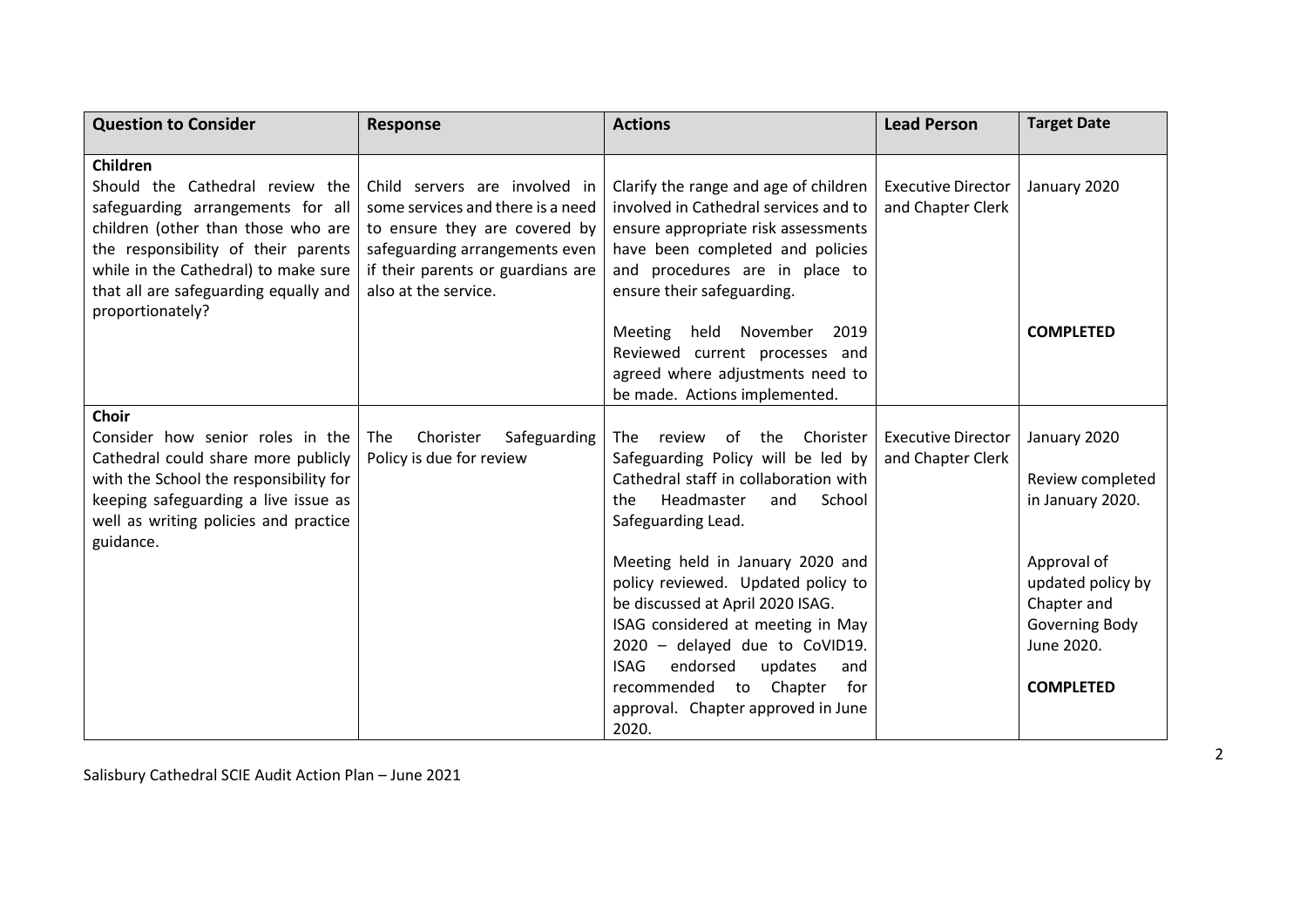| <b>Question to Consider</b>                                                                                                                                                                    | Response                                                                                                                                                | <b>Actions</b>                                                                                       | <b>Lead Person</b> | <b>Target Date</b>                                             |
|------------------------------------------------------------------------------------------------------------------------------------------------------------------------------------------------|---------------------------------------------------------------------------------------------------------------------------------------------------------|------------------------------------------------------------------------------------------------------|--------------------|----------------------------------------------------------------|
|                                                                                                                                                                                                |                                                                                                                                                         |                                                                                                      |                    |                                                                |
| <b>Choir</b><br>Consider how the practical<br>arrangements for choristers when<br>they are in the Cathedral might be<br>improved so that their day to day<br>safety is less open to disruption | Issue refers to the location of the<br>Muniment Room and proximity<br>toilets (which are public<br>to<br>toilets) and therefore not easy to<br>resolve. | Keep under review in conjunction<br>with fabric plans and longer-term<br>development opportunities.  | Canon Treasurer    | Ongoing; long<br>term issue due to<br>building<br>constraints. |
| <b>Training</b><br>Consider how to make sure that                                                                                                                                              | Safeguarding training records<br>are currently recorded, it has                                                                                         | Review the current recording<br>system and consider if any                                           | HR Manager         | December 2019                                                  |
| training is renewed at the agreed<br>intervals.                                                                                                                                                | been suggested the Cathedral<br>consider using a software                                                                                               | improvements might be made.                                                                          |                    |                                                                |
|                                                                                                                                                                                                | system that flags an alert for<br>renewal training when it is due.                                                                                      | Review undertaken see also below                                                                     |                    | <b>COMPLETED</b>                                               |
|                                                                                                                                                                                                |                                                                                                                                                         | Explore the possibility of using the<br>Diocese database system (SALDIMS)<br>for recording training. | HR Manager         | January 2020                                                   |
|                                                                                                                                                                                                |                                                                                                                                                         |                                                                                                      |                    | <b>COMPLETED</b>                                               |
|                                                                                                                                                                                                |                                                                                                                                                         | HR Manager has met with Diocese                                                                      |                    |                                                                |
|                                                                                                                                                                                                |                                                                                                                                                         | staff and agreed use of SALDIMS.                                                                     |                    |                                                                |
|                                                                                                                                                                                                |                                                                                                                                                         | Existing data to be transferred and                                                                  |                    |                                                                |
|                                                                                                                                                                                                |                                                                                                                                                         | all new data entered into SALDIMS.                                                                   |                    |                                                                |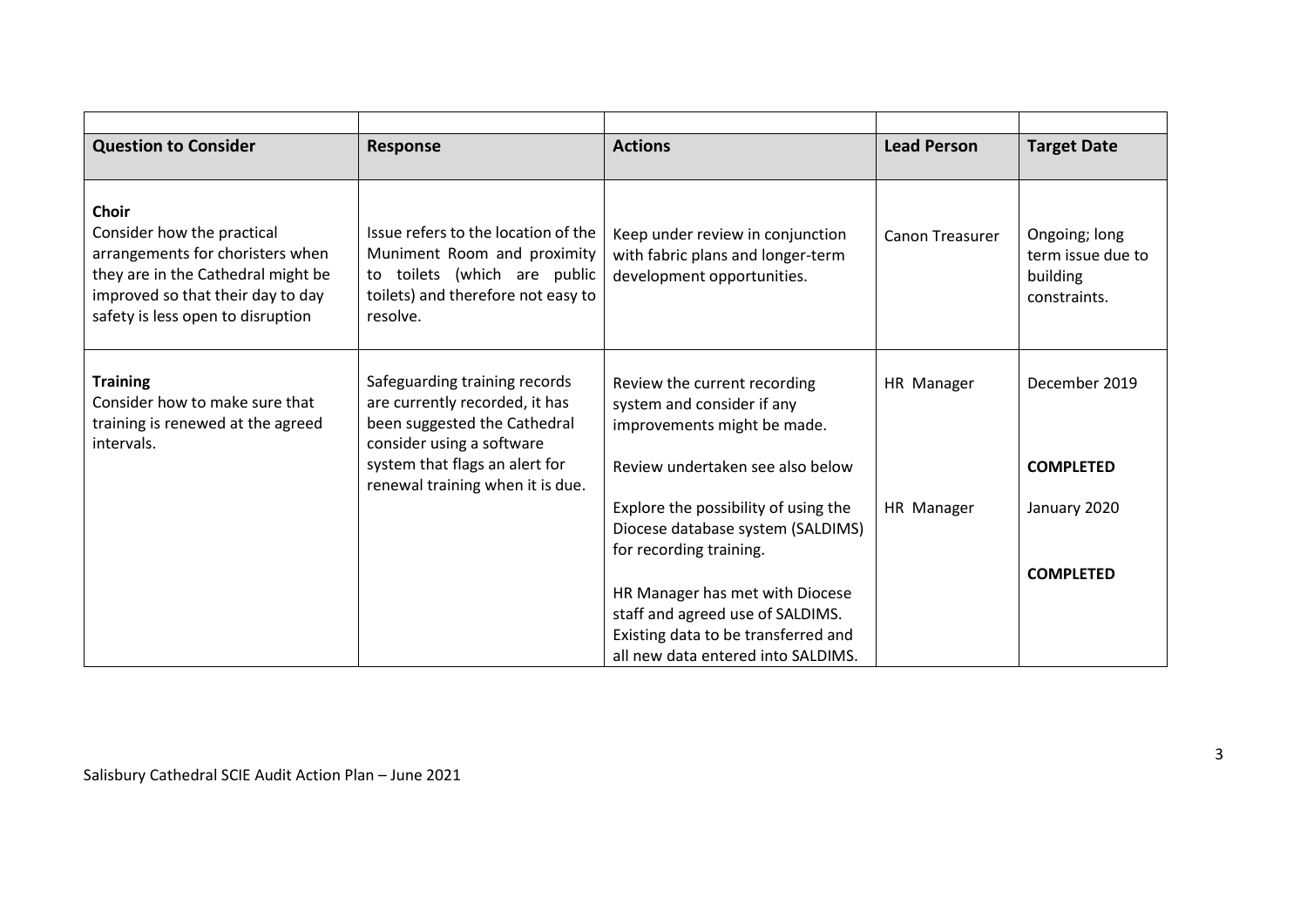| <b>Question to Consider</b>                                                                                                                                           | <b>Response</b>                                                                                                                                                              | <b>Actions</b>                                                                                                                                                                    | <b>Lead Person</b>                         | <b>Target Date</b>                                              |
|-----------------------------------------------------------------------------------------------------------------------------------------------------------------------|------------------------------------------------------------------------------------------------------------------------------------------------------------------------------|-----------------------------------------------------------------------------------------------------------------------------------------------------------------------------------|--------------------------------------------|-----------------------------------------------------------------|
| <b>Safer Recruitment</b><br>How could the tracking of Safer<br>Recruitment be improved so that it<br>is immediately clear that it is used<br>fully when it should be? | Systems are in place to ensure<br>Safer Recruitment; the HR<br>returned<br>Manager<br>from<br>maternity leave in the summer of<br>2019.                                      | HR Manager to review current<br>systems and ensure all DBS checks<br>are carried out before new<br>members of staff or volunteers<br>commence their role within the<br>Cathedral. | <b>HR Manager</b>                          | Immediate                                                       |
|                                                                                                                                                                       |                                                                                                                                                                              | HR Manager has reviewed, and<br>process implemented.                                                                                                                              |                                            | <b>COMPLETED</b>                                                |
| <b>Policy, Procedures &amp; Guidance</b><br>Should the Cathedral specific policies<br>be revised to make sure that all are<br>current?                                | Choristers<br>Safeguarding<br><b>The</b><br>Independent<br>Policy<br>and<br>Safeguarding Advisory Group<br>(ISAG) Terms of Reference were<br>due for review in June 2019 but | The Choristers Safeguarding Policy<br>will be reviewed as will the Terms of<br>Reference for the Independent<br>Safeguarding Advisory Group.                                      | Executive<br>Director and<br>Chapter Clerk | <b>ISAG Terms of</b><br>Reference<br>reviewed<br>November 2019. |
|                                                                                                                                                                       | had been delayed pending the<br>safeguarding audit.                                                                                                                          | ISAG Terms of Reference reviewed<br>October 2019 and endorsed by<br>Chapter in November 2019.                                                                                     |                                            | <b>COMPLETED</b>                                                |
|                                                                                                                                                                       |                                                                                                                                                                              | Choristers Safeguarding Policy has<br>been reviewed. Discussed at May<br>2020 ISAG and endorsed by Chapter                                                                        |                                            | Chapter endorsed<br>June 2020.                                  |
|                                                                                                                                                                       |                                                                                                                                                                              | in June 2020.                                                                                                                                                                     |                                            | <b>COMPLETED</b>                                                |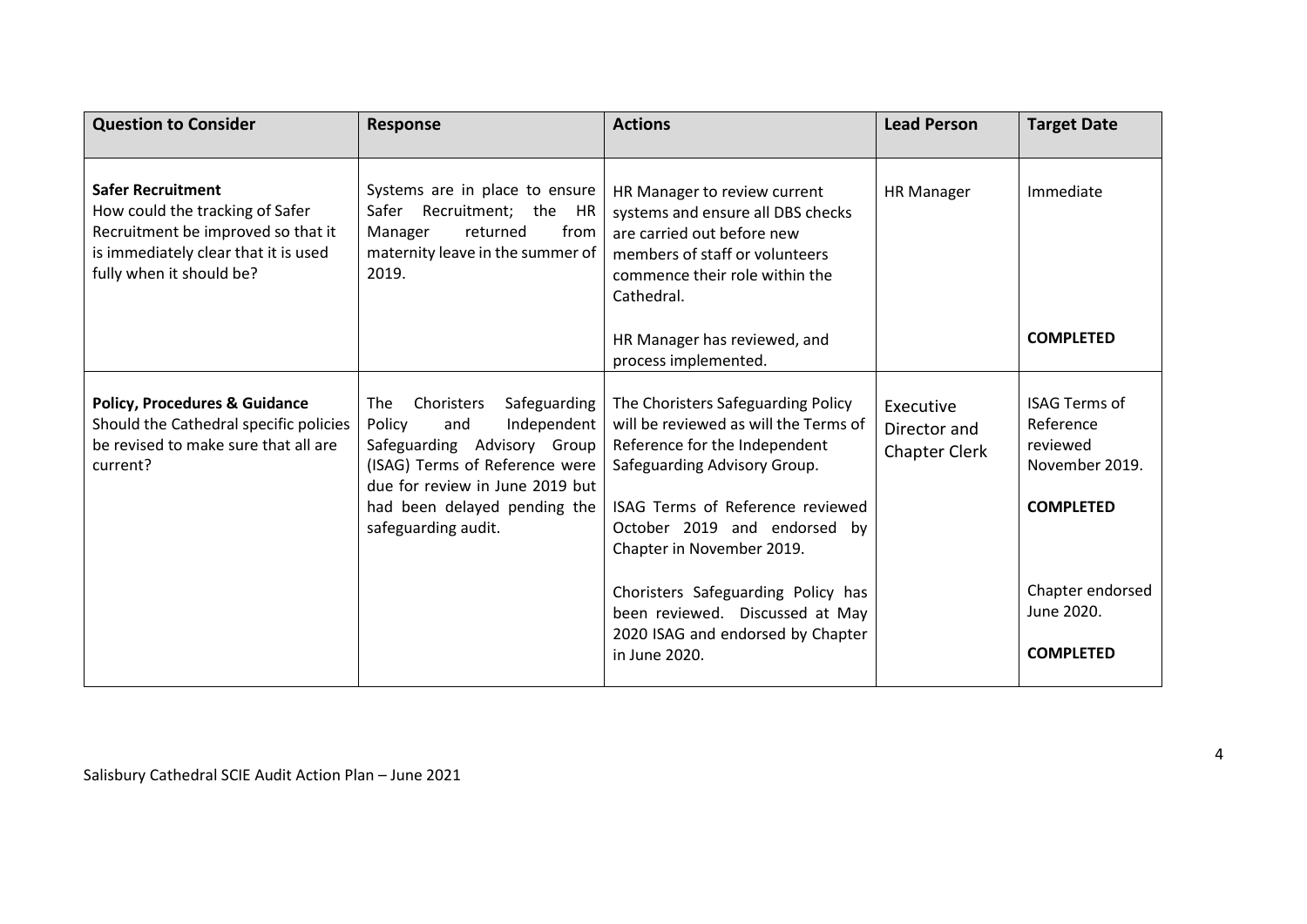| <b>Question to Consider</b>                                                                                                                                                       | <b>Response</b>                                                                                                                                        | <b>Actions</b>                                                                                                                                                                                                                                                                         | <b>Lead Person</b>                                | <b>Target Date</b>                                                       |
|-----------------------------------------------------------------------------------------------------------------------------------------------------------------------------------|--------------------------------------------------------------------------------------------------------------------------------------------------------|----------------------------------------------------------------------------------------------------------------------------------------------------------------------------------------------------------------------------------------------------------------------------------------|---------------------------------------------------|--------------------------------------------------------------------------|
| POLICY, PROCEDURES AND GUIDANCE                                                                                                                                                   |                                                                                                                                                        |                                                                                                                                                                                                                                                                                        |                                                   |                                                                          |
| <b>Cathedral Safeguarding Advisor:</b><br>their management and supervision<br>How can the new DSA become<br>integrated into the Cathedral and be<br>known by the relevant people? | Cathedral and Diocese had<br>commenced discussions about<br>additional DSA support prior to<br>the audit.                                              | Cathedral will fund a day a week of<br>the DSA time; the DSA will spend<br>regular time in the Cathedral to<br>engage with staff, volunteers and<br>visitors in order to raise the profile of<br>safeguarding.<br>New DSA commenced January 2020<br>and now working with the Cathedral | Executive<br>Director and<br><b>Chapter Clerk</b> | Takes effect from<br>January 2020<br><b>COMPLETED</b>                    |
| <b>LEADERSHIP AND ACCOUNTABILITY</b>                                                                                                                                              |                                                                                                                                                        | staff and volunteers.                                                                                                                                                                                                                                                                  |                                                   |                                                                          |
|                                                                                                                                                                                   |                                                                                                                                                        |                                                                                                                                                                                                                                                                                        |                                                   |                                                                          |
| <b>Quality Assurance</b><br>How can the Cathedral introduce<br>oversight of all policies that have a<br>safeguarding element covering both<br>children and vulnerable adults?     | At present ISAG is asked to<br>review policies that relate to<br>safeguarding as these arise<br>rather than all policies at a set<br>time in the year. | ISAG to discuss establishing an<br>annual review of all relevant<br>policies.<br>Initial discussion at ISAG October<br>2019. Agreed all relevant policies<br>will be reviewed in June at the time<br>the annual Safeguarding report is<br>considered by ISAG.                          | Executive<br>Director and<br><b>Chapter Clerk</b> | Initial discussion:<br><b>ISAG November</b><br>2019.<br><b>COMPLETED</b> |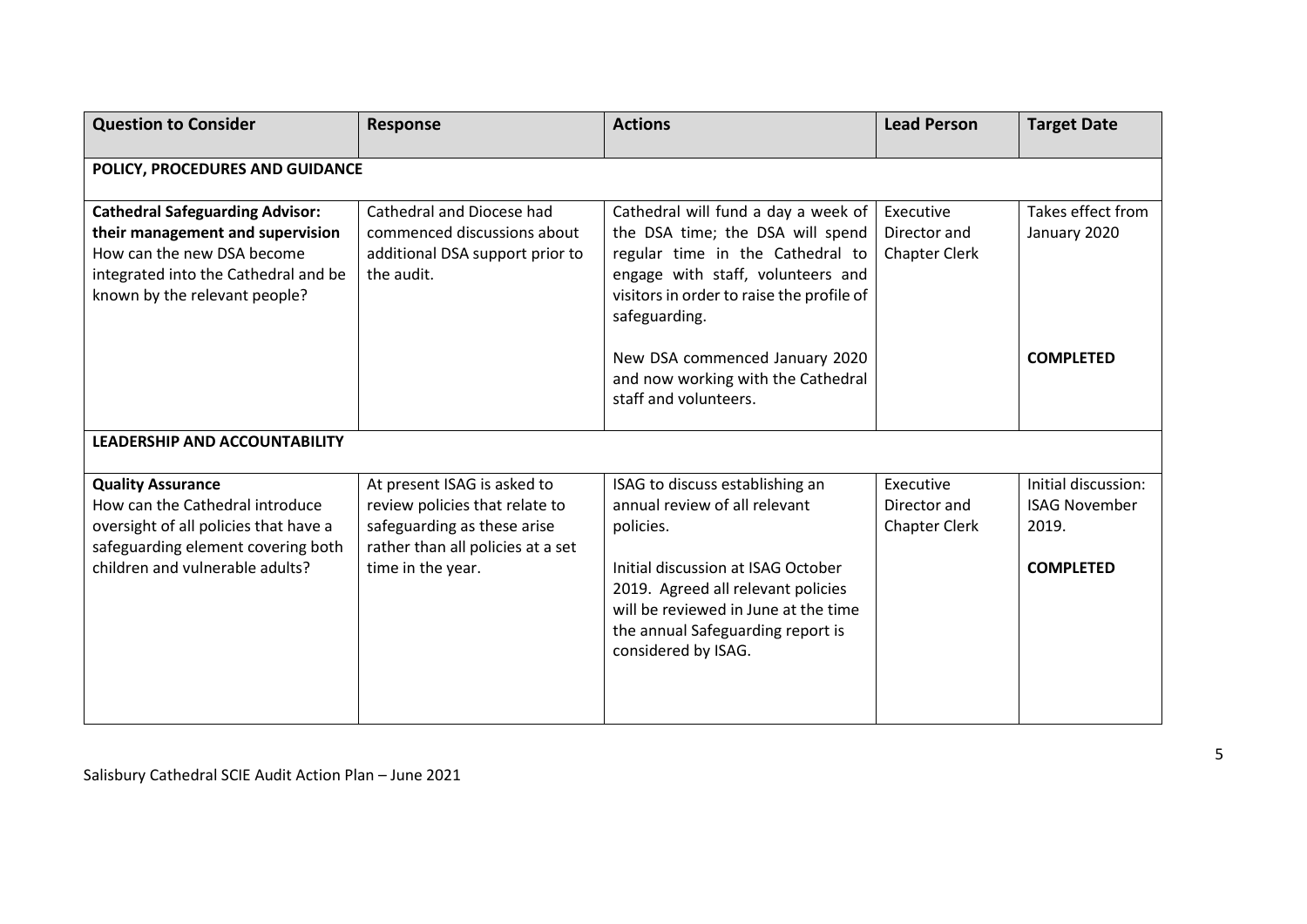| <b>Question to Consider</b>                                                                                                                                        | <b>Response</b>                                                                                                                                                             | <b>Actions</b>                                                                                                                                                                                                                                                                             | <b>Lead Person</b>                                            | <b>Target Date</b>                    |
|--------------------------------------------------------------------------------------------------------------------------------------------------------------------|-----------------------------------------------------------------------------------------------------------------------------------------------------------------------------|--------------------------------------------------------------------------------------------------------------------------------------------------------------------------------------------------------------------------------------------------------------------------------------------|---------------------------------------------------------------|---------------------------------------|
| <b>Complaints about the Safeguarding</b><br><b>Service</b><br>Would a complaints policy be<br>relevant to the Cathedral?                                           | The Cathedral provides<br>information on how to raise a<br>complaint and links to the<br>Diocesan Safeguarding<br>Complaints Policy.                                        | To discuss with the DSA and ISAG<br>the establishment of a general<br>policy that invites and learns from<br>comments and complaints.<br>DSA has reviewed and ISAG in May<br>2020 endorsed continuing to adopt<br>Diocesan Complaints Policy.<br>Chapter meeting in June 2020<br>endorsed. | Executive<br>Director and<br><b>Chapter Clerk</b><br>with DSA | <b>Early 2020</b><br><b>COMPLETED</b> |
| Whistleblowing<br>Should volunteers be included in the<br>whistleblowing policy or a specific<br>whistleblowing policy be written for<br>volunteers?               | The Cathedral has a<br>whistleblowing policy which<br>includes safeguarding, review to<br>the undertaken of need for a<br>separate whistleblowing policy<br>for volunteers. | Discussion with the new DSA and<br><b>ISAG and then the Volunteers</b><br>Committee.<br>DSA reviewed the existing<br>information to staff and volunteers.<br>ISAG considered in October 2020<br>and Chapter endorsed November<br>2020.                                                     | Executive<br>Director and<br><b>Chapter Clerk</b><br>with DSA | <b>Early 2020</b><br><b>COMPLETED</b> |
| <b>Leadership and Management</b><br>How can the Dean and Canons<br>weave safeguarding into sermons<br>when the readings of the day<br>provide a platform to do so? | This has happened on occasion<br>but not on a planned basis.                                                                                                                | Ministerial Team to discuss.<br>Ministerial Team discussed in<br>December 2019 and agreed range of<br>actions involving sermons, prayers                                                                                                                                                   | <b>Canon Treasurer</b>                                        | <b>Early 2020</b><br><b>COMPLETED</b> |